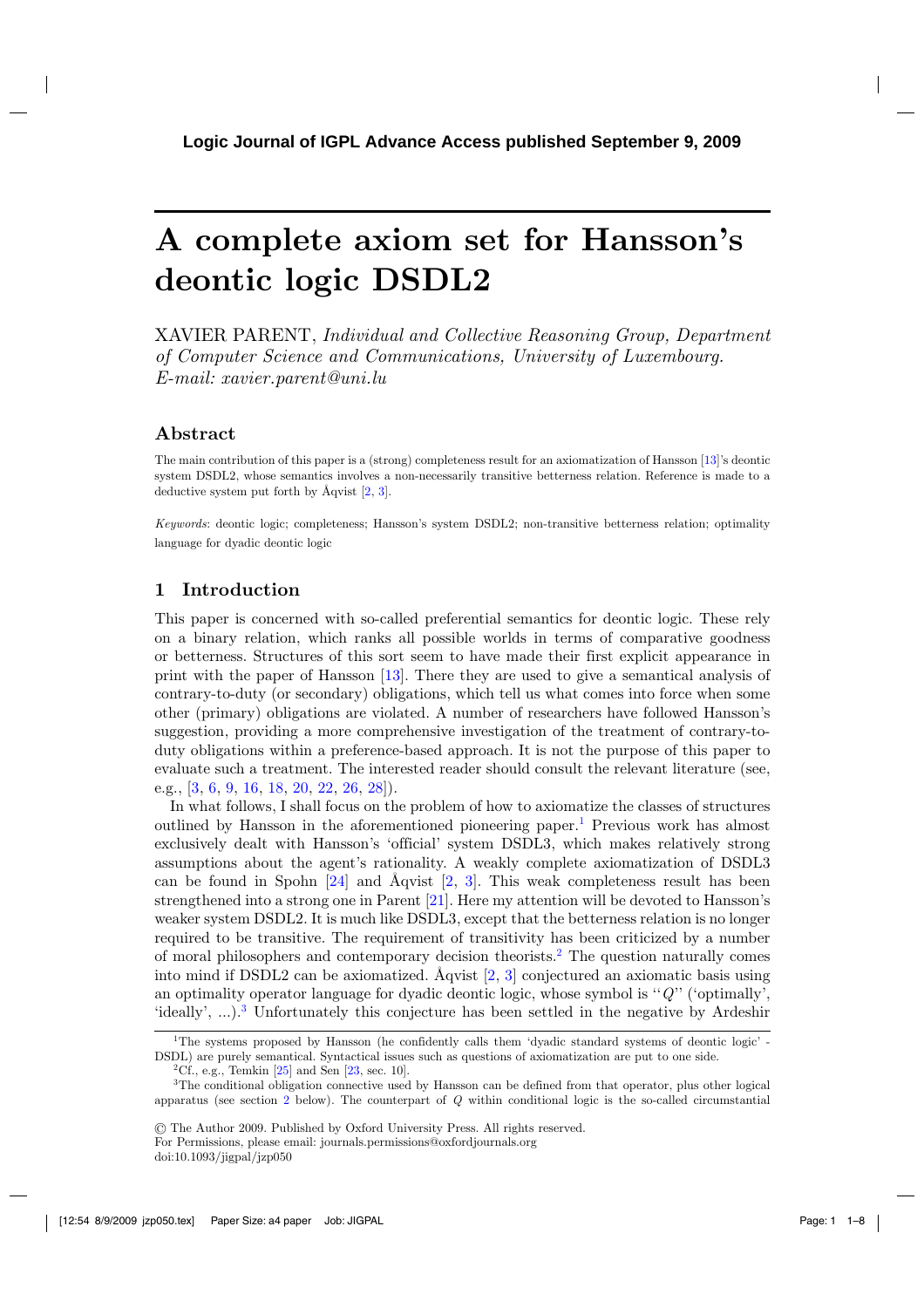#### <span id="page-1-0"></span>2 *A complete axiom set for Hansson's deontic logic DSDL2*

and Nabavi in a recent article in this journal [\[4\]](#page-6-0). There it is argued that the proposed axiomatic basis is incomplete, i.e. that there is a formula that is not a theorem of the system even though it is valid in the corresponding class of models. Indeed, the following is such a sentence – this is simply Sen's property  $\gamma$  (see [\[23](#page-7-0)]) in modal logical notation:

$$
(QA \land QB) \to Q(A \lor B) \tag{γ}
$$

The main purpose of this paper is to show that completeness can be regained if  $(\gamma)$  is added to Åqvist's axiom set. The completeness result is a strong completeness theorem for the system. Moreover, the arguments in the proof carry over to the case where no specific restrictions are put on the betterness relation.

Readers should be warned that there is far less standardization in preference semantics than in the usual Kripke-style semantics for deontic logic, and more room for variation. This is due to the fact that there are several factors that must be juggled all at once. In this paper I will stick to the Åqvist account. Those who wish to get a general overview of the possible approaches that can be taken might find it useful to consult Makinson [\[17\]](#page-6-0) and Goble [\[11,](#page-6-0) [12\]](#page-6-0).

The plan of this paper is as follows. Section 2 presents the syntax, semantics and proof theory of the framework being used. Section [3](#page-3-0) establishes completeness using canonical models. Section [4](#page-5-0) lists a number of open questions that our main result raises.

## **2 Syntax, Semantics and Proof Theory**

The syntax is generated by adding the following three unary modal operators to the syntax of propositional logic:  $\Box$  (for necessity);  $\diamond$  (for possibility); and *Q* (for optimality). For *QA* read: "ideally *A*" or "*A* under the best circumstances". The set of well-formed formulae (wffs) is defined in the straightforward way. There are no restrictions as to iterations of deontic operators and modal ones.

The system comes with a possible worlds semantics `*a la* Kripke. I begin with the idea of an H-model ('H' is mnemonic for Hansson), by which I understand a structure

$$
M = (W, \succeq, v)
$$

in which

(i)  $W \neq \emptyset$  (*W* is a set of 'possible worlds')

- (ii)  $\succeq \subseteq W \times W$  (Intuitively,  $\succeq$  is a betterness or comparative goodness relation; '*x*  $\succeq y$ ' can be read as 'world *x* is at least as good as world *y*'.)
- (iii)  $v: \text{Prop} \to \mathcal{P}(W)$  (*v* is an assignment, which associates a set of possible worlds to each propositional letter *p*).

The definition of truth at a point in a model is as usual except for the modal clauses. I use the following evaluation rules, where *x* and *y* are in *W*:

$$
M, x \models \Box A \quad \text{iff} \quad \forall y (M, y \models A)
$$
  

$$
M, x \models \Diamond A \quad \text{iff} \quad \exists y (M, y \models A)
$$
  

$$
M, x \models QA \quad \text{iff} \quad M, x \models A \& \forall y (M, y \models A \Rightarrow x \succeq y)
$$

operator " $\star$ " (*ceteris paribus*) due to Aqvist (see [\[1\]](#page-6-0)), and further discussed by Lewis in section 2.8 of [\[15](#page-6-0)], and Humberstone (see [\[14](#page-6-0)]) among others.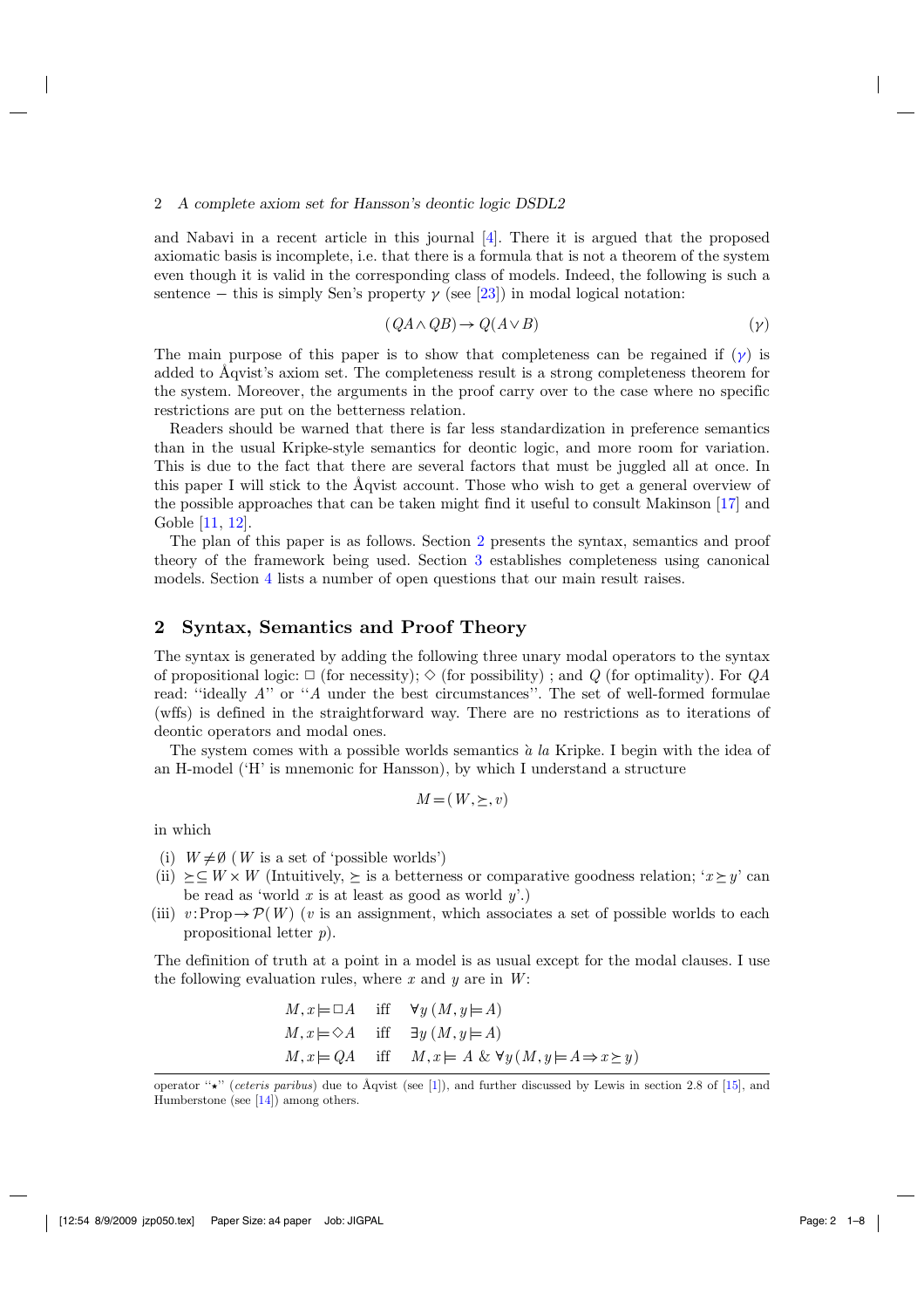<span id="page-2-0"></span>The first two clauses are self-explanatory. The third one says that *QA* is true at *x* whenever *x* is among the *best* (according to  $\succeq$ ) *A*-worlds. I shall usually drop reference to *M* when it is clear what model is intended.

The syntax of Hansson's system DSDL2 is based on a dyadic operator *O*(*B*/*A*) for ''*B* is an obligation conditionally on *A*'' rather than Åqvist's monadic operator *Q*. Hansson's dyadic operator is clearly definable in the language as  $O(B/A) = \Box (QA \rightarrow B)$  ("in all the best *A*-worlds, *B* is true'').

The comparative goodness relation  $\succeq$  may be constrained by suitable conditions as desired. I shall focus on the class of ( $\AA$ qvist's terminology) H<sub>2</sub>-models, whose betterness relation fulfills the following two requirements:

- reflexivity:
	- For all  $x \in W, x \succ x$  (δ<sub>1</sub>)
- limit assumption:

If  $[[A]]^M \neq \emptyset$  then  $\{x \in [[A]]^M : (\forall y \in [[A]]^M) \, x \geq y\} \neq \emptyset$ , ( $\delta_2$ )

where  $\mathbb{R}A\mathbb{I}^M$  denotes the 'truth-set' of *A*, i.e.

the set of worlds in which *A* holds

The class of H<sub>2</sub>-models corresponds to Hansson's system DSDL2. Semantic consequence, validity and satisfiability are defined as usual relative to the latter class.

Some readers familiar with Hansson's paper [\[13\]](#page-6-0) might wonder why (in the introductory remarks) DSDL2 is described as corresponding to the non-necessarily transitive case. Two other systems are discussed by Hansson. One is DSDL1, whose betterness relation is only reflexive. The other is DSDL3, which is obtained from DSDL2 by requiring the betterness relation also be transitive and total ("for all  $x, y \in W$ , either  $x \succeq y$  or  $y \succeq x$ "). In fact, there is some redundancy in adding the latter requirement. For, in the finite case (i.e. when the language is generated from finitely many propositional letters),  $(\delta_2)$  $(\delta_2)$  entails the total order assumption.4 It therefore makes sense to say that DSDL2 is distinguished from DSDL3 by just letting the transitivity condition go. Note, however, that the question of whether  $(\delta_2)$  $(\delta_2)$ also entails the total order assumption in the infinite case remains an open problem.

I now briefly turn to the proof theory. The axioms are the tautologies, the S5-schemata for  $\Box$  and  $\diamond$ , and the sentences

$$
\Box(A \equiv B) \to \Box(QA \equiv QB)
$$
 (RE)

$$
QA \to A \tag{T}
$$

$$
QA \wedge B \to Q(A \wedge B) \tag{Ch}
$$

$$
\Diamond A \to \Diamond QA \tag{CD}
$$

$$
(QA \land QB) \to Q(A \lor B) \tag{γ}
$$

The rules are modus ponens and the rule of necessitation for  $\Box$ . ('Ch' is mnemonic for Chernoff  $[8]$ , and the abbreviation 'CD' is taken from Chellas  $[7]$  $[7]$ .) The axiomatic system comprising all instances of these axiom schemata and rules will be called simply  $\Theta$ . Theoremhood, deducibility, and consistency are defined as usual relative to the latter system.

<sup>4</sup>See Parent [\[21,](#page-6-0) p. 192]. The argument presented there holds under the assumption that the universe contains no worlds *x* and *y* that are duplicates in the sense that *x* and *y* agree on exactly the same wffs.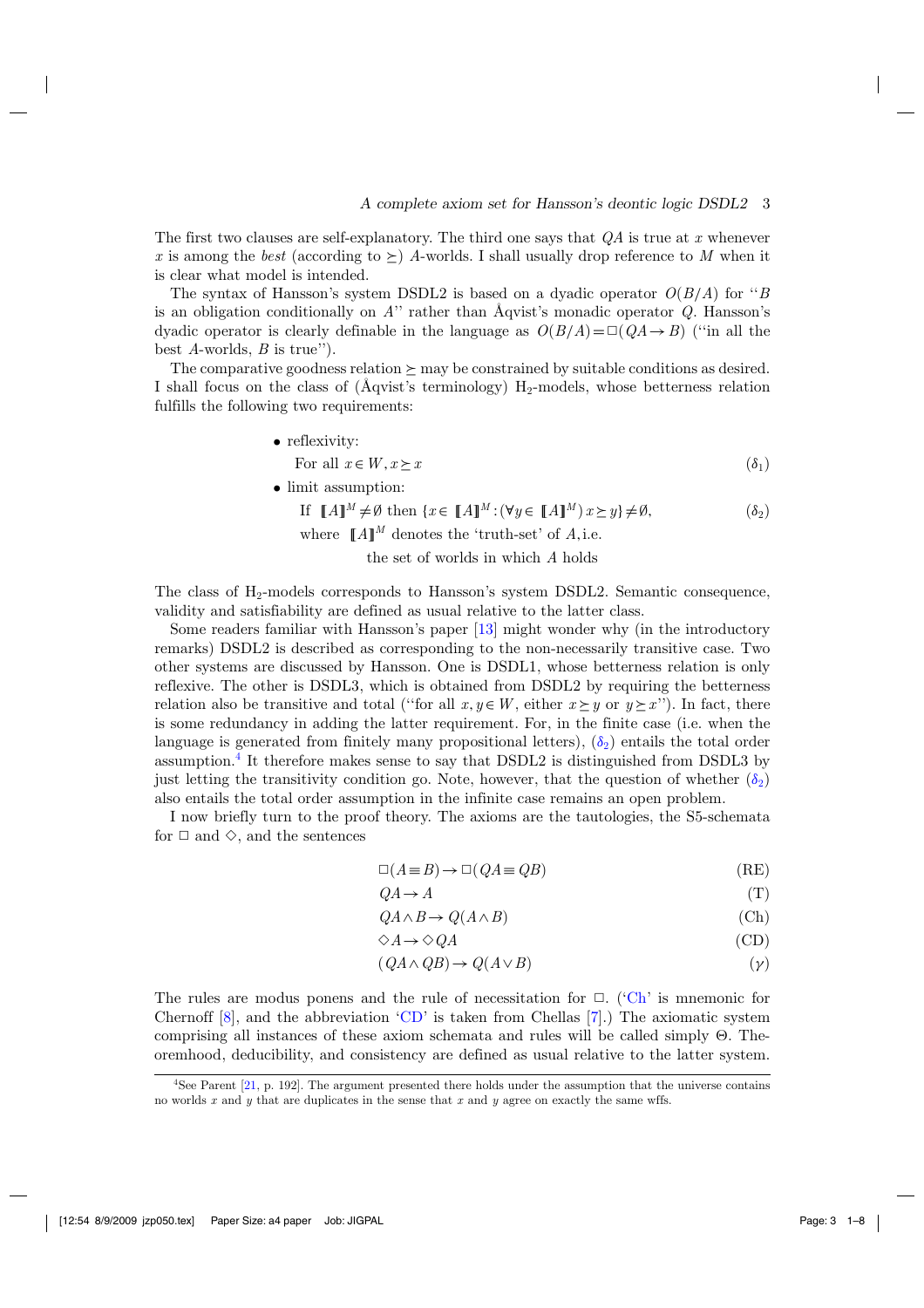#### <span id="page-3-0"></span>4 *A complete axiom set for Hansson's deontic logic DSDL2*

Ardeshir and Nabavi [\[4\]](#page-6-0) showed that  $(\gamma)$  cannot be proved from the remaining axioms of . This observation settled an open problem put forth by Åqvist [\[2](#page-6-0), p. 174] and [\[3,](#page-6-0) p. 243]. It is the problem of whether the system obtained by deleting  $(\gamma)$  from our  $\Theta$ <sup>5</sup> provides a complete axiomatization of DSDL2.

Soundness of  $\Theta$  with respect to the class of  $H_2$ -models is easy to demonstrate, and may be left to the reader. Completeness is shown in the next section using the canonical model method. Definitions and facts relative to maximal consistent sets (mcs's, for short) will be taken for granted (see, e.g., Chellas [\[7](#page-6-0)]).

### **3 Completeness Result**

I begin by stating formally the principle result that is to be established here.

THEOREM 3.1.

 $\Theta$  is (strongly) complete with respect to the class of H<sub>2</sub>-models.

PROOF. The key idea is to work with a point-generated canonical model. Let  $W^*$  be the set of all mcs's of  $\Theta$ . Let *w* be a fixed element of *W*<sup>\*</sup>. Define the canonical model  $M^w = (W, \geq, v)$ generated by *w* as follows:

(i)  $W = \{x \in W^* : \{A : \Box A \in w\} \subseteq x\};$ 

 $(ii)$  > is the binary relation on *W* defined by

 $x \geq y$ if either  $x = y$ or {*A*:*QA*∈*x*}∩*y* =∅

(iii) *v* is the valuation function defined by  $v(p) = \{x \in W : p \in x\}$  for all *p* in Prop.

Obviously  $\succeq$  as so defined is reflexive. Before establishing that  $\succeq$  also fulfills the limit assumption  $(\delta_2)$  $(\delta_2)$ , it might help to extend the 'truth = membership' equation to arbitrary formulae.

LEMMA 3.2 (Truth Lemma) For all formulae *A* and *x* in *W*,

$$
M^w, x \models A \text{ iff } A \in x
$$

PROOF. By induction on A; we only show the inductive case when  $A = QB$ , supposing the lemma to hold for *B*.

For the right-to-left direction, let  $QB \in x$ . By [\(T\)](#page-2-0),  $B \in x$ . Thus, by the inductive hypothesis,  $x \models B$ . Let  $y \in W$  be such that  $y \models B$ . By the inductive hypothesis again,  $B \in y$ . So, by definition of  $\succeq$ ,  $x \succeq y$ . This suffices for  $x \models QB$ .

For the left-to-right direction, we argue contrapositively. We assume that  $QB \notin x$ , and prove that  $x \not\models QB$ . If  $x \not\models B$ , we are done. So assume  $x \models B$ . By the inductive hypothesis,  $B \in \mathcal{X}$ . There are two possibilities:

*Case 1:*  $\sharp A$  s.t.  $QA \in x$ . Put  $y^- = \{A : \Box A \in w\} \cup \{QB\}$ . Note that  $\{A : \Box A \in w\} \neq \emptyset$  since  $\top \in$  ${A:\Box A \in w}$  because  $\Box \top \in w$  by necessitation. Now suppose, to reach a contradiction, that

<sup>&</sup>lt;sup>5</sup>Here I am referring to Åqvist's system  $S5_{Qm0}^N$ + every  $\beta_i$  with  $i=0,1,2,3$ .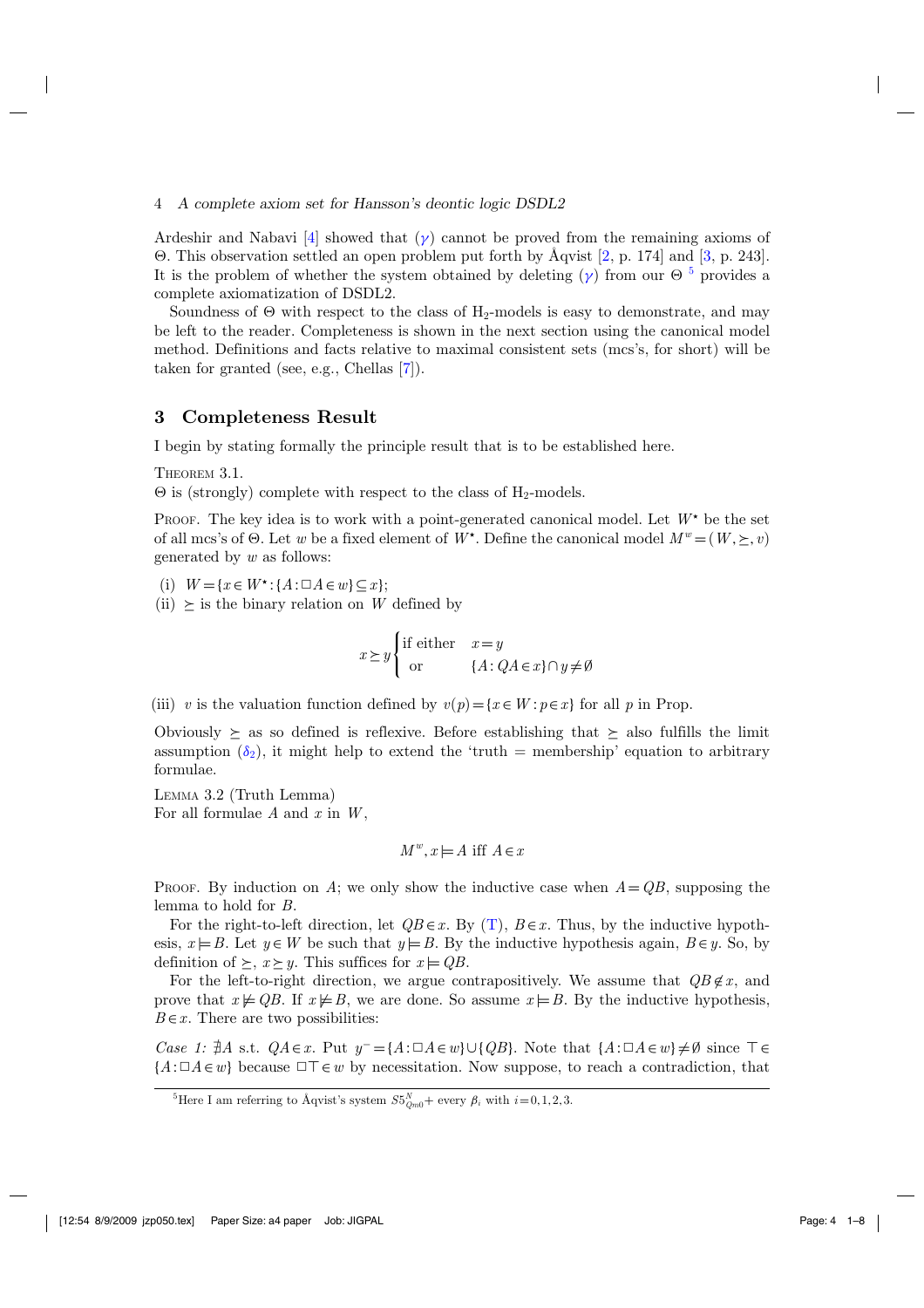*y*<sup>−</sup> is not consistent. Then for  $m \ge 1$  there are sentences  $A_1, ..., A_m$  in  $\{A : \Box A \in w\}$  such that  $\vdash (A_1 \land ... \land A_m) \rightarrow \neg QB$ . By S5 we get  $\vdash (\Box A_1 \land ... \land \Box A_m) \rightarrow \Box \neg QB$ . For each  $A_i$  ( $1 \leq i \leq m$ ),  $\Box A_i \in w$ ; hence  $\Box A_1 \wedge ... \wedge \Box A_m \in w$ , and so  $\Box \neg QB \in w$ , i.e.,  $\neg \Diamond QB \in w$ . So by [\(CD\)](#page-2-0)  $\neg \Diamond B \in w$ , i.e.,  $\Box\neg B\in w$ . But then by construction  $\neg B\in x$ , contrary to the consistency of x. Therefore *y*<sup>−</sup> must be consistent. By Lindenbaum's lemma, *y*<sup>−</sup> has a maximal consistent extension, call it *y*. Obviously  $y \in W$  and  $B \in y$  by the [\(T\)](#page-2-0) schema. The inductive hypothesis gives  $y \models B$ . From supposition  $\{A:QA \in \mathcal{X}\} = \emptyset$ , and so a fortiori  $\{A:QA \in \mathcal{X}\} \cap \mathcal{Y} = \emptyset$ . Furthermore,  $x \neq y$ because  $QB \in y$  and  $QB \notin x$ . So  $x \not\geq y$ , which suffices for  $x \not\models QB$ .

*Case 2:* ∃*A* s.t.  $QA \in x$ . The set  $z = \{A : \Box A \in w\} \cup \{\neg A : QA \in x\} \cup \{B\}$  is consistent. For suppose otherwise. Then for  $m, n \ge 1$  there are sentences  $A_1, ..., A_m$  in  $\{A : \Box A \in w\}$  and sentences  $\neg B_1$ , ...,  $\neg B_n$  in  $\{\neg A: QA \in x\}$  such that

$$
\vdash (A_1 \land \ldots \land A_m \land \neg B_1 \land \ldots \land \neg B_n) \to \neg B
$$

Equivalently,

$$
\vdash (A_1 \land \ldots \land A_m) \to (B \to (B_1 \lor \ldots \lor B_n))
$$

By S5,

$$
\vdash (\Box A_1 \land \ldots \land \Box A_m) \to \Box (B \to (B_1 \lor \ldots \lor B_n))
$$

For each  $A_i$   $(1 \leq i \leq m)$ ,  $\Box A_i \in w$ ; hence  $\Box A_1 \land \ldots \land \Box A_m \in w$ , and thus  $\Box (B \rightarrow (B_1 \lor \ldots \lor B_n)) \in$ *w*. Hence by the properties of  $\Box$  again,

$$
\Box ((B_1 \lor \dots \lor B_n) \land B) \equiv B) \in w
$$

Using [\(RE\)](#page-2-0) it follows that

$$
\Box(Q((B_1 \lor ... \lor B_n) \land B) \equiv QB) \in w
$$

So by construction

$$
Q((B_1 \vee \ldots \vee B_n) \wedge B) \equiv QB \in x
$$

But  $QB \notin x$ . So

$$
Q((B_1 \vee \ldots \vee B_n) \wedge B) \notin x
$$

Now, for each  $B_i$  (1 ≤ *i* ≤ *n*),  $QB_i \in x$ . In particular,  $QB_1$ ,  $QB_2 \in x$ ; hence  $QB_1 \wedge QB_2 \in x$ . A first application of  $(\gamma)$  yields  $Q(B_1 \vee B_2) \in x$ , so that  $Q(B_1 \vee B_2) \wedge QB_3 \in x$ . A second application of  $(\gamma)$ , then, yields  $Q(B_1 \vee B_2 \vee B_3) \in \mathcal{x}$ . The number of  $B_i$ 's is finite.<sup>6</sup> Reiterating this argument *n* times we arrive at the result that  $Q(B_1 \vee ... \vee B_n) \in x$ . But  $B \in x$ ; hence  $Q(B_1 \vee ... \vee B_n)$  $B_n \wedge B \in \mathcal{X}$ . Using [\(Ch\)](#page-2-0) we may further move *B* inside the scope of *Q* obtaining the contradiction that  $Q((B_1 \vee ... \vee B_n) \wedge B) \in \mathcal{X}$ . Therefore  $z^-$  is consistent, and has a maximal consistent

<sup>6</sup>It might be worth clarifying why. This follows at once from the standard characterization of deducibility and consistency in terms of theoremhood. If there is a proof that *z*<sup>−</sup> is inconsistent, it starts from finitely many premises.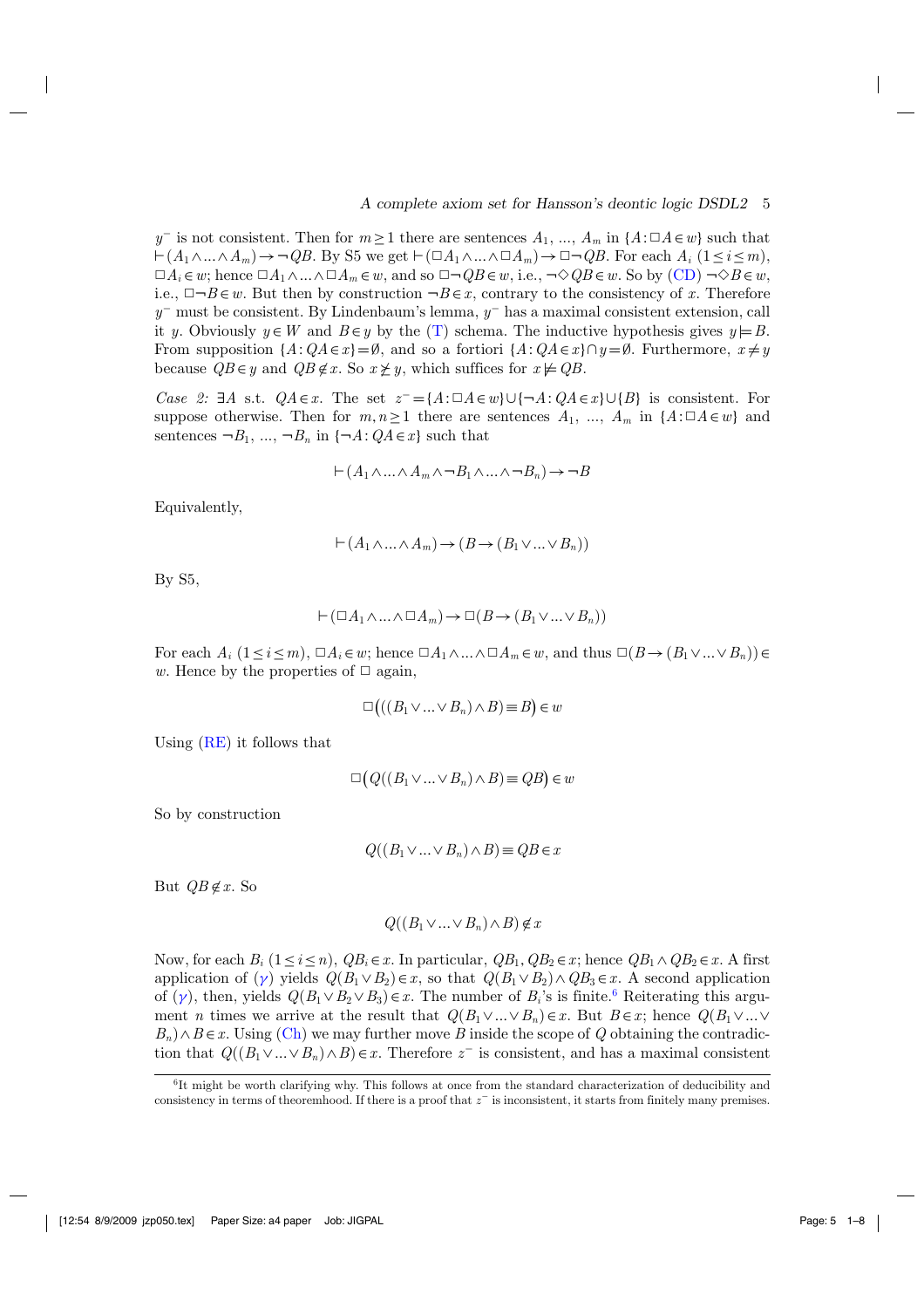#### <span id="page-5-0"></span>6 *A complete axiom set for Hansson's deontic logic DSDL2*

extension, *z*. It is clear that  $z \in W$  and  $B \in \mathbb{Z}$ , and thus the inductive hypothesis yields  $z \models B$ . Choose any *A* such that  $QA \in x$  – we can make such a choice since we are assuming that *x* contains at least one sentence of this form. By construction  $\neg A \in z$ , and thus  $A \notin z$  by consistency of *z*. This shows that  ${A : QA \in x} \cap z = \emptyset$ . This also shows that  $x \neq z$  since  $A \in x$ by the [\(T\)](#page-2-0) schema. So  $x \not\geq z$ , and thus  $x \not\models QB$  as required. This establishes Lemma [3.2.](#page-3-0)

It remains to verify that  $\geq$  fulfills the limit assumption  $(\delta_2)$  $(\delta_2)$ . Suppose  $\llbracket A \rrbracket^{M^w} \neq \emptyset$ , and let *x* be in [ $A$ ]<sup>*Mw*</sup>. By Lemma [3.2,](#page-3-0) *A*∈*x*. Put  $y^- = {B : ∪ B ∈ w} ∪ {QA}$ . A similar argument as before − it rests essentially on [\(CD\)](#page-2-0) − yields that *y*<sup>−</sup> is consistent, and has a maximal consistent extension, *y*. Obviously,  $y \in W$ , and  $A \in y$  given the [\(T\)](#page-2-0) schema. Using Lemma [3.2,](#page-3-0) it follows that  $y \models A$ . Let z be such that  $z \models A$ . By Lemma [3.2,](#page-3-0)  $A \in z$ , and so by definition of  $\succeq, y \succeq z$ since  $QA \in \mathcal{U}$ . This shows that  $(\delta_2)$  $(\delta_2)$  is met.

Theorem [3.1,](#page-3-0) the principle result of this paper, now follows in the usual way. The argument is standard. Details are omitted.

Let us now briefly consider the system  $\Lambda$  obtained by just removing [\(CD\)](#page-2-0) from our  $\Theta$ . As can easily be verified,  $\Lambda$  is sound with respect to the class of all H-models, and the class of H-models in which the betterness relation is reflexive (DSDL1). For completeness with respect to the first class of models, we can adapt the argument for Theorem [3.1](#page-3-0) as follows. Let  $M^w = (W, P, v)$  where

- *W* is the set of all mcs's of  $\Lambda$  containing every wff *A* for which  $\Box A$  is in *w*;
- *P* is defined thus:  $xPy$  if and only if  $\{A:QA \in x\} \cap y \neq \emptyset$ ;
- *v* is as usual.

To verify that Lemma [3.2](#page-3-0) holds for  $\Lambda$ , we need only run through the proof of the modal part of the inductive step again, making one small variation. Note, first, that in the verification of the left-to-right direction, there is no more need to show that  $x \neq y$  and  $x \neq z$ . Then, when handling case 1 above, put  $y^- = \{A : \Box A \in w\} \cup \{B\}$ . The consistency of  $y^-$  follows at once from *y*<sup>−</sup> ⊆*x* (and the consistency of *x*).

It is notable that the proposed method, which works so smoothly for DSDL2 and the class of all H-models, cannot be extended to DSDL1. Let us see why not. First, there is no guarantee that *P* as just defined is reflexive. The simplest way around is to work with the reflexive closure of *P*, as we did in the proof of Theorem [3.1.](#page-3-0) But, then, when rerunning the proof of Lemma [3.2,](#page-3-0) we get stuck on case 1, because there is no way to ensure that  $x \neq y \supseteq {A : \Box A \in w} \cup {B}$ . To rule out case 1 from the outset, it suffices to work with a submodel of the original canonical model, obtained by just removing from *W* all the mcs's that do not contain any formula of the form *QA*. <sup>7</sup> But, then, the argument for case 2 does not go through, because there is in general no guarantee that the mcs *z* contains one wff of this form. In other words, there is no guarantee that *z* is part of the submodel we are working with. Thus here is an unexpected difficulty.

#### **4 Open Questions**

- Can an analogous completeness result be established for DSDL1?
- Does the system DSDL2 have the finite model property?

<sup>7</sup>Essentially the same trick is used by Bezzazi et al. [\[5](#page-6-0), p. 615-616] in the context of preference-based semantics for non-monotonic logics, but for different purposes.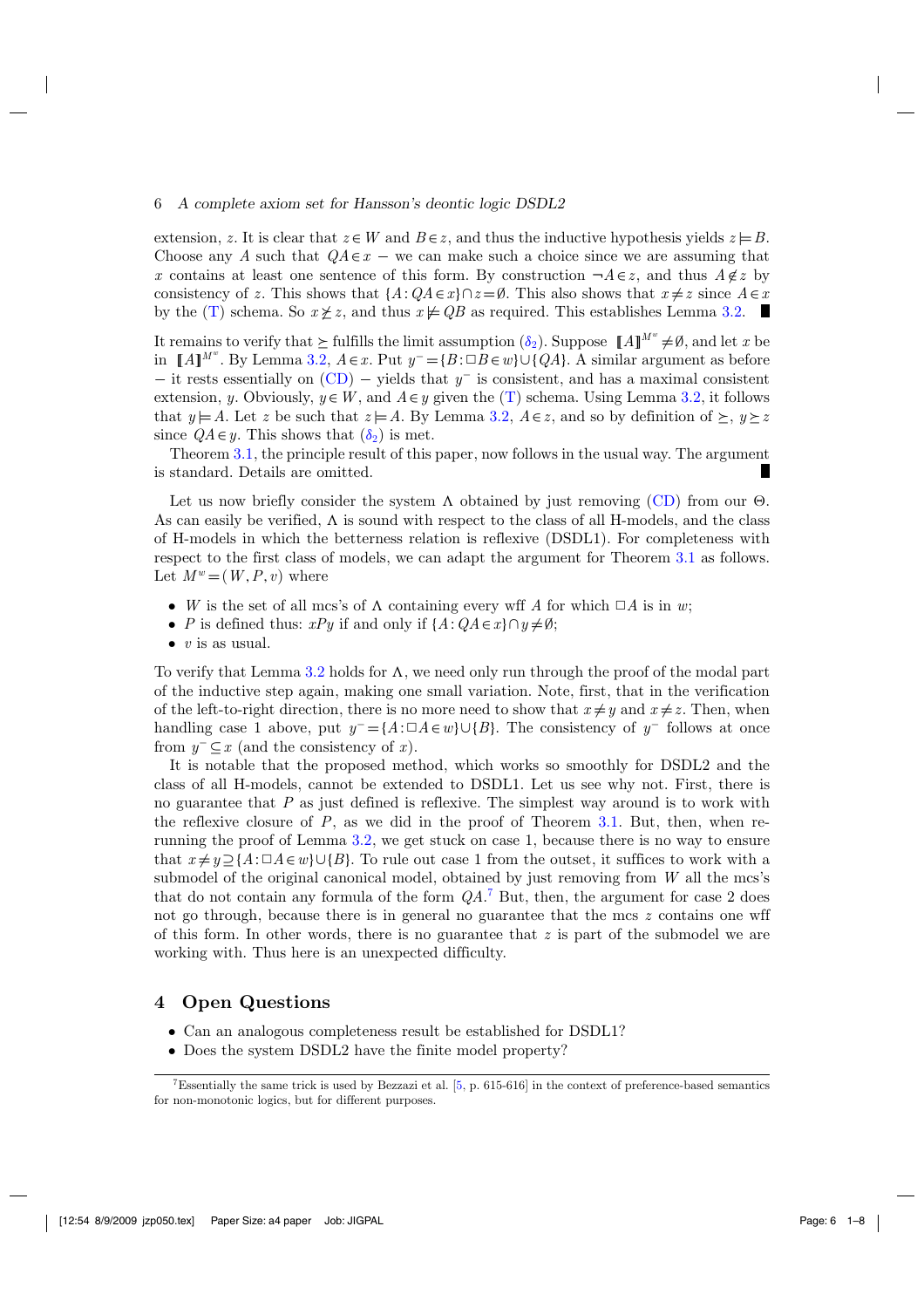<span id="page-6-0"></span>• Can a similar completeness result be proven for Åqvist's system **F** for conditional obligation (see  $[3, p. 248]$ ), or one close to it?

## **Acknowledgements**

Thanks to two anonymous referees for valuable comments. I have also greatly benefited from discussions with L. Goble, D. Makinson, and L. van der Torre. Support from the National Research Fund (*F.N.R.*) of Luxembourg (grant PDR-08-013) is gratefully acknowledged.

## **References**

- [1] L. Åqvist. Modal logic with subjunctive conditionals and dispositional predicates. *Journal of Philosophical Logic*, 2(1):1–76, 1973.
- [2] L. Åqvist. *An Introduction to Deontic logic and the Theory of Normative Systems*. Biliopolis, Naples, 1987.
- [3] L. Åqvist. Deontic logic. In Gabbay and Guenthner [10], pages 147–264.
- [4] M. Ardeshir and F. Nabavi. On some questions of L. Åqvist. *Logic Jnl IGPL*, 14(1):1–13, 2006.
- [5] H. Bezzazi, D. Makinson, and R. Pérez. Beyond rational monotony: some strong nonhorn rules for nonmonotonic inference relations. *Journal of Logic and Computation*, 7(5):605–631, 1997.
- [6] J. Carmo and A.J.I. Jones. Deontic logic and contrary-to-duties. In Gabbay and Guenthner [10], pages 265–343.
- [7] B.F. Chellas. *Modal Logic*. Cambridge University Press, Cambridge, 1980.
- [8] H. Chernoff. Rational selection of decision functions. *Econometrica*, 22:422–443, 1954.
- [9] D.M. Gabbay. Reactive kripke models and contrary-to-duty obligations. In van der Meyden and van der Torre [\[27](#page-7-0)], pages 155–173.
- [10] D.M. Gabbay and F. Guenthner, editors. *Handbook of Philosophical Logic*, volume 8. Kluwer Academic Publishers, Dordrecht, Holland, 2nd edition, 2002.
- [11] L. Goble. Preference semantics for deontic logics. Part I: Simple models. *Logique & Analyse*, 46(183-184):383–418, 2003.
- [12] L. Goble. Preference semantics for deontic logics. Part II: Multiplex models. *Logique & Analyse*, 47(185-188):335–363, 2004.
- [13] B. Hansson. An analysis of some deontic logics. *Nous*ˆ , 3:373–398, 1969.
- [14] I.L. Humberstone. Two merits of the circumstantial operator language for conditional logics. *Australasian Journal of Philosophy*, 56(1):21–24, 1978.
- [15] D.K. Lewis. *Counterfactuals*. Blackwell, Oxford, 1973.
- [16] B. Loewer and M. Belzer. Dyadic deontic detachment. *Synthese*, 54(2):295–318, 1983.
- [17] D.C. Makinson. Five faces of minimality. *Studia Logica*, 52(3):339–379, 1993.
- [18] P.L. Mott. On Chisholm's paradox. *Journal of Philosophical Logic*, 2(2):197–211, 1973.
- [19] D. Nute, editor. *Defeasible Deontic Logic*. Kluwer Academic Publishers, Dordrecht, 1997.
- [20] X. Parent. Remedial interchange, contrary-to-duty obligation and commutation. *Journal of Applied Non-Classical Logics*, 13(3/4):345–375, 2003.
- [21] X. Parent. On the strong completeness of Åqvist's dyadic deontic logic G. In van der Meyden and van der Torre [\[27](#page-7-0)], pages 189–202.